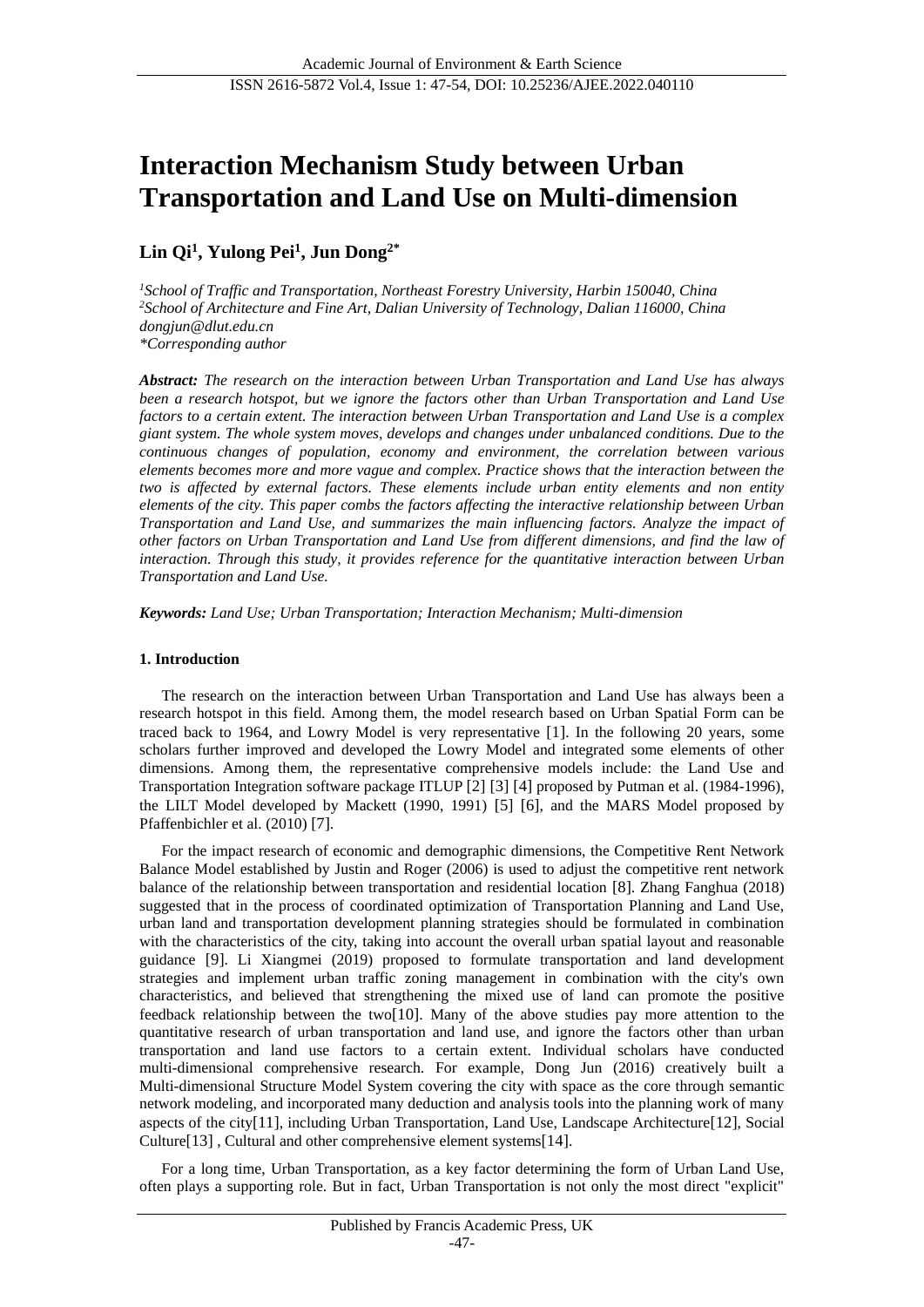influencing factor of Land Use, but also an important "implicit" influencing factor. In addition to the direct interaction between Urban Transportation and Land Use, there are also factors such as culture, nature, planning, management, science and technology. And the interactive relationship between the two must be carried out under the blessing of some factors, or the two realize the interactive relationship under the connection of multiple systems. For example, natural factors affect Urban Transportation and Land Use at the same time, and their interaction is carried out under the influence of natural factors. At this time, the interactive system composed of Urban Transportation and Land Use is not parallel to the natural elements. At this time, the natural elements participate in the interaction in the form of some parameters. Therefore, before specific research, it is necessary to conduct multi-dimensional and multi-level interactive analysis of urban transportation and land use.

#### **2. Interactive Analysis of Cultural Dimensions**

#### *2.1 Analysis of Interaction under the Influence of Asian Culture*

In history, every evolution of transportation technology and transportation mode has changed the Land Use Mode to varying degrees. In the early stage, human settlements reached their destinations by walking and using livestock as vehicles. At that time, the Land Use was not affected by any means of transportation, but showed a random state in terms of form. Then, due to the reasons of culture and etiquette, the Land Use Mode appeared geometric form.

As early as the Warring States period in China, ancestors vividly explained the close relationship between ancient transportation and urban construction mode of land use in the book of Zhou Li · Kao Gong Ji. The book says: "The craftsman runs the country with nine miles and three gates. The country has nine longitudes and nine latitudes, and the nine tracks are painted. The left ancestor and the right society face the back market and the city faces one husband". The roads in the city referred to in the book adopt the longitude and latitude coating system. According to the system of "Three carriages can run on one avenue", there is also an "Outer road" around the city. There is a "Wild road" outside the city, which is connected with the road network in Guinea. It is a typical traffic mode affected by the cultural etiquette system. The specific details include strict road grades such as "Longitude and latitude road width nine tracks, outer road width seven tracks and wild road width five tracks". These factors combined with the land use management modes such as Lvli system, Lifang system and Street and lane system led to the more and more geometric urban structure of Xianyang, Han Chang'an and Tang Chang'an. This is the climax of highly interactive cultural system between ancient urban land use mode and transportation mode. As shown in Figure 1.



*Figure 1: Interaction pattern of land use and transportation in Chang 'an under the influence of Kaogongji*

In fact, the cultural factors here include aesthetics and traditional feng shui theory. We can see that Tang Chang'an has the aesthetic characteristics of central axis symmetry and left-right balance. This aesthetic characteristic is reflected in the traffic elements such as primary and secondary road networks and four city gates. It can be said that the road grid Bureau determines the land use form and scale. In addition, many cities in China have also been influenced by the theory of Feng Shui pattern in history, such as the common "front rosefinch, rear basaltic, left Qinglong and right white tiger", which generally refers to the natural landscape elements of feng shui culture of "rosefinch and basaltic", while "green dragon and white tiger" often refer to traffic elements such as roads and rivers. Here, traffic elements are intertwined in the pattern of urban land use. In terms of system and hierarchical culture,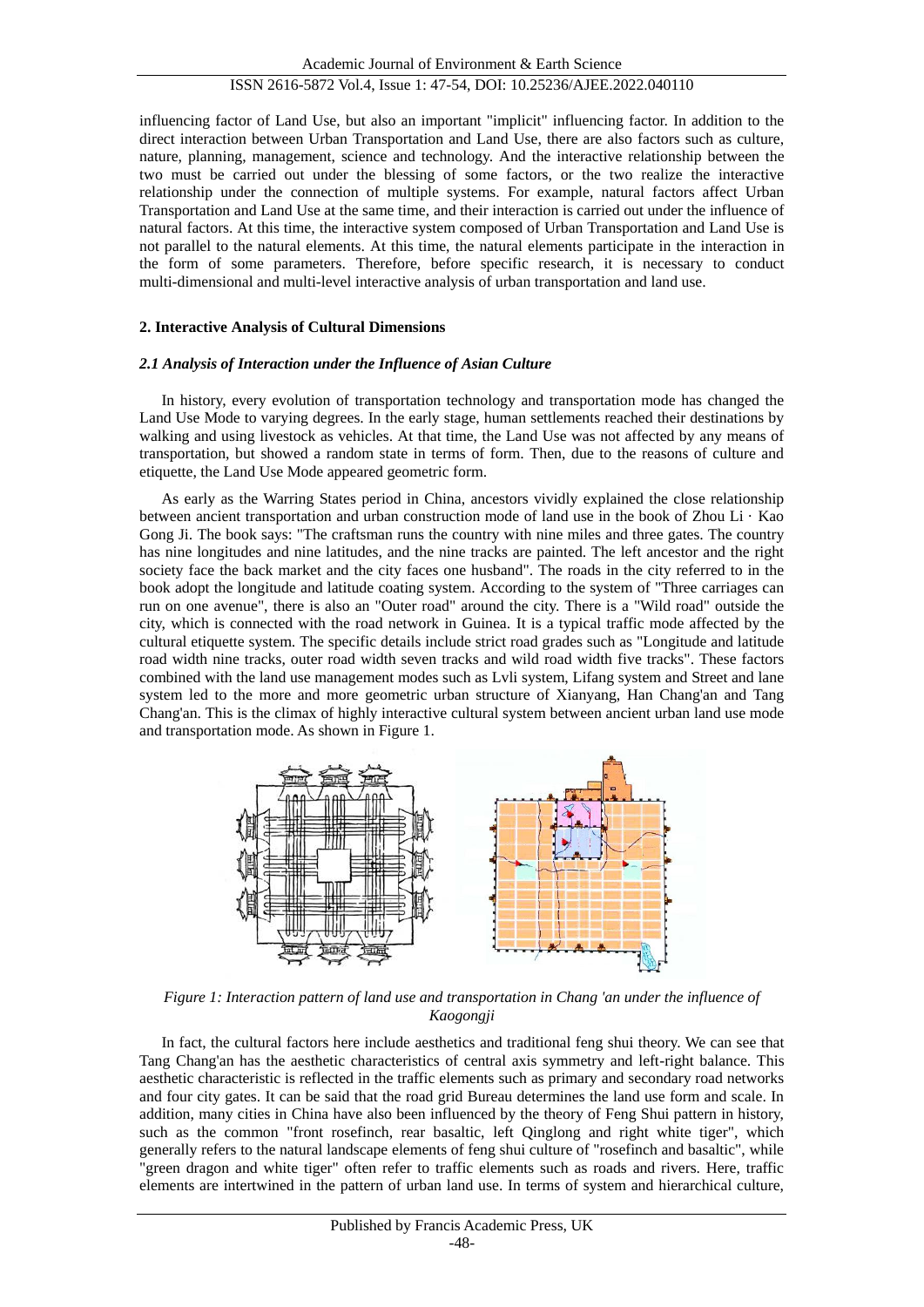there are also the central axis series of cities such as Beijing and Xi'an. These central axis patterns are formed in the interaction between land use and road traffic. Therefore, although the development of modern cities is less and less affected by traditional culture, it is undeniable that for typical cities such as Xi'an and Beijing, culture comprehensively affects the interaction between modern urban land and transportation in the form of "soft" elements from the historical dimension.

#### *2.2 Analysis of Interaction under the Influence of European Culture*

The urban Land Use Mode and Transportation Mode under the influence of cultural factors are reflected all over the world in the long history. We can usually see that cultural factors affect the form of Urban Land Use, but in western historical cities, street squares are the decisive factor of many urban structures. Especially in the Church Square and Star Square in medieval Europe, this paper takes the star square as an example to illustrate how culture and art participate in the interactive relationship between Urban Transportation and Land Use.

In Europe, the prototype of Vitruvius' ideal city has influenced the form of many European cities in the way of aesthetics, religion and culture. In his Ten Books on Architecture, Vitruvius suggested that the city was created by "the architect played by God". In addition to the terrain, orientation, environment and other factors, the road is the decisive factor to determine the urban morphological structure, and an urban plane form of centripetal polygonal geometric pattern is proposed. In this ideal place plane, all road traffic and land layout form a beautiful central symmetrical layout in different combinations.

Here, religion and aesthetics combined with culture have complicated the interactive form of Urban Transportation and Land Use, and finally formed a central symmetrical radioactive form. As shown in Figure 2.



*Figure 2: Interaction patterns of land use and transportation in European cities influenced by Vitruvius "Ideal City"*

In the figure, the Vitruvius ideal city model is childish and even full of problems in today's scientific community. However, in the long course of human history, we cannot determine how human beings will look at us a hundred years later. Science and technology have metabolism and will continue to iterate, but cultural genes are indeed rooted in human society. Of course, they also affect the city genes that embody the crystallization of human social civilization. The role of culture in cities is obvious in many European cities. In the radial square of Paris and its surrounding streets, we can clearly see the decisive role of geometry and aesthetics in traffic organization, which is mainly reflected in the image axis formed by the road system. On this point, there are some similarities between the East and the West.

It should be noted here that the so-called culture in this section is a concept of broad integration, including broad culture in religion, system, feng shui, aesthetics, and tradition and so on. In our scientific measurement and quantitative analysis and decision-making, culture exists as a soft constant. Although in practice, cultural elements are sometimes not seen in data and variables, it is also that our so-called smart scientific and technological means can not reasonably take these factors into account.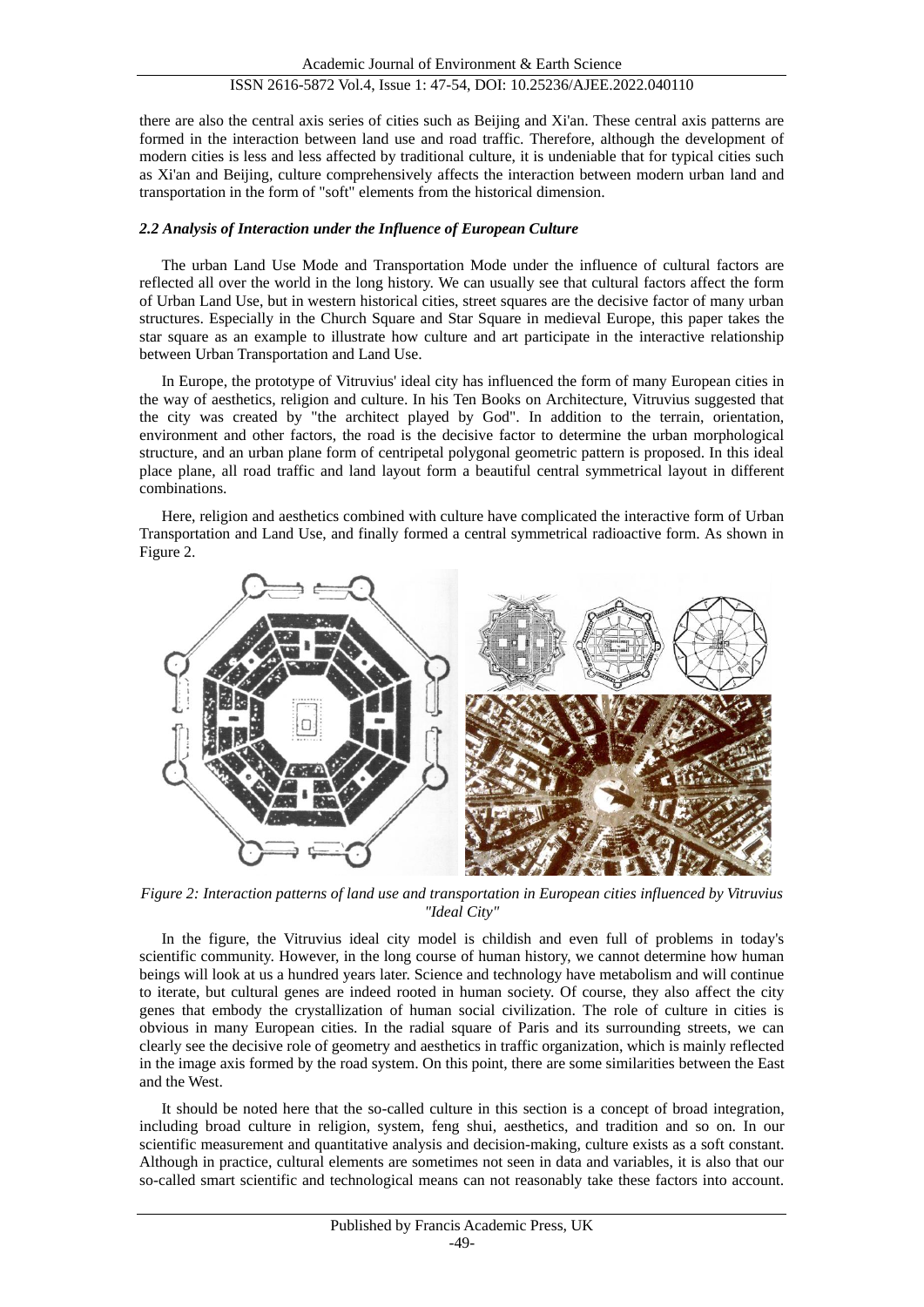Objectively speaking, it is not that culture is not important, but that we have not reached the ideal height of science.

#### **3. Interactive Analysis of Natural Dimensions**

#### *3.1 Interaction Analysis under the Influence of Topographic Elements*

Mountain city Chongqing is an important municipality directly under the central government in China. Chongqing has complex terrain and numerous mountains, forming a unique urban form. Under the influence of natural factors, the traffic structure of Chongqing also shows complex and diverse forms, specifically manifested in twists and turns, sharp turns, uphill and downhill and roundabout roads. Its land use mode is also different. There are often land with large elevation difference, and the form is complex, the size is different, and the optional means of transportation is limited. Among them, Beibei group, which is limited by Jialing River and its Longfeng River, Ma'an River, Mingjia River, chepan River and other water systems, is a typical case. There are many Northeast southwest natural mountains in Beibei cluster, most of which belong to the forbidden area of urban green space protection designated by Beibei District. The main ones are ma'ershigang, Huoyanshan, Longgang and the pig back in Chengnan New Area. These hills and green spaces intermittently extend into the area from the suburbs. Although Beibei has a good natural landscape, the contradiction between acceleration and land tension is very prominent. The phenomenon of mountains being occupied by buildings and artificially changing the natural form of mountains in the city occurs from time to time, forming the Land Use phenomenon of "Houses surrounded the mountains". As shown in Figure 3.



*Figure 3: Chongqing Beibei group traffic and land form*

The traffic connections of various areas within Beibei cluster mainly rely on the completed Jinyun Avenue (connecting Chengnan New Area, Chengbei new area and the old urban area), Beiqing Road (connecting Chengnan New Area, University area and the old urban area), Longfeng Road (connecting Chengnan New Area, longfengqiao town and the old urban area, which is not open to traffic at present), Dongyang bridge, The original national highway 212 (connecting Shili hot spring city, Chengbei new area and the old urban area). It can be seen from these roads that, affected by the terrain, the internal roads in Beibei are mostly "vertical" links in the north-south direction, while "horizontal" links are less, which hinders the traffic links between various areas of the city to a certain extent. This also makes the land use in this area have the characteristics of independent groups, and the land use forms vary with the mountain. There are traffic structures formed by complex terrain, which affect the scale and form of land use, as well as tortuous road traffic caused by various land use forms.

In addition to mountains and water bodies, other natural factors also have varying degrees of impact on urban transportation and land use, such as wind and rain climate, geological conditions, sunshine and wind direction, etc. It can be said that natural conditions are one of the most dominant influencing factors in the interaction between the two.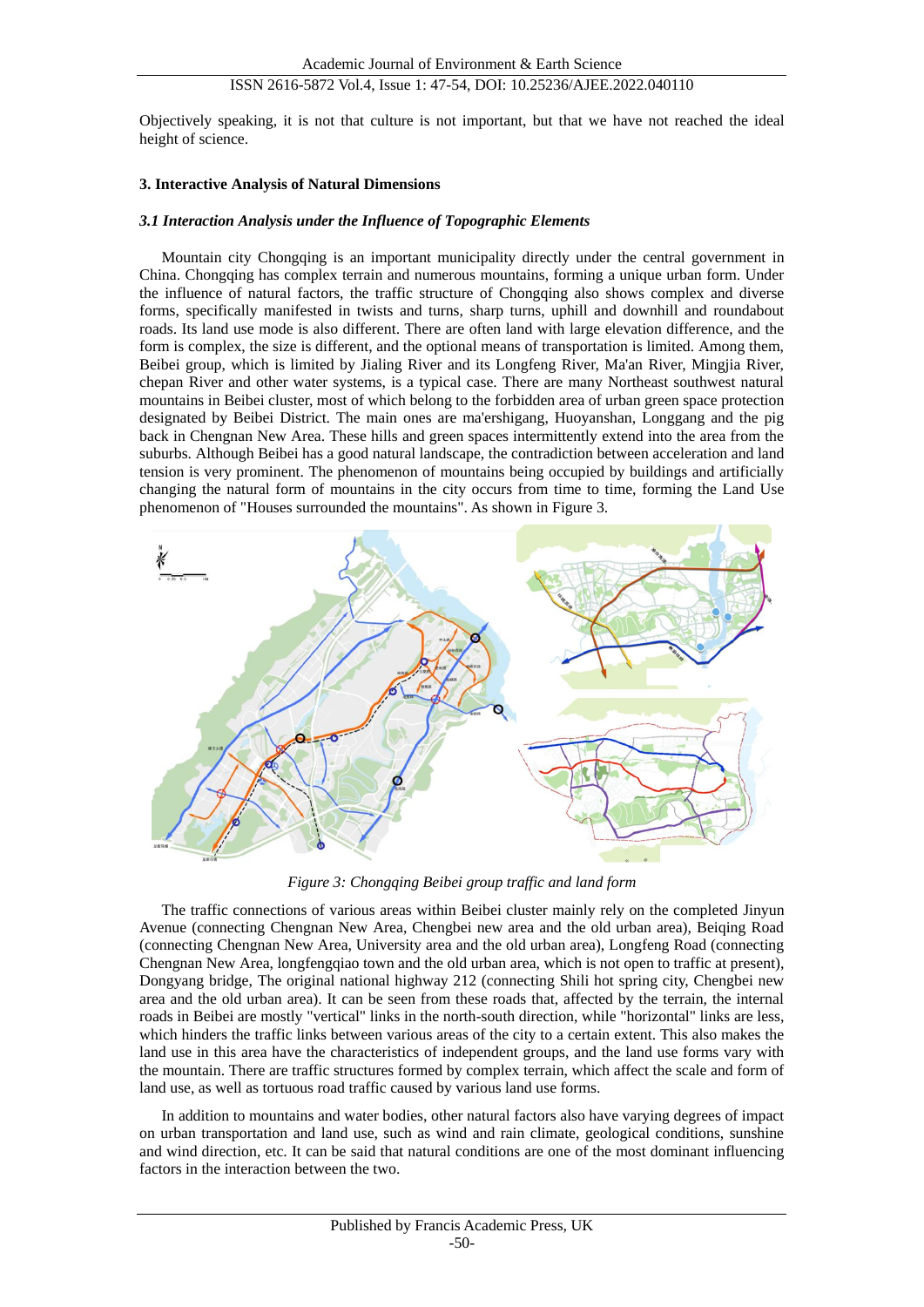#### *3.2 Interaction Analysis under the Influence of Water Elements*

Specific traffic patterns in history sometimes decisively affect the land use pattern of a city. For example, historical cities dominated by water transportation often affect the land use pattern of the whole city because of the water network structure. Such typical Chinese and foreign urban cases include Pingjiangfu (Suzhou City) in ancient China and Venice in Italy, as shown in Figure 4.



*Figure 4: Urban traffic and land use patterns in Suzhou and Venice*

Venice is a famous water city at home and abroad. The shape of the whole city is absolutely affected by the coastline. In addition to the overall land use form, the streets and roads in the city also grow in accordance with the tortuous outline. The rivers inside Venice are not only important traffic channels, but also shape influence. Speaking of this, Suzhou has a more unique waterway integrated transportation system.

Suzhou is located in the lower reaches of the Yangtze River, with dense water systems and a "double chessboard" pattern of parallel rivers and roads. Before the Song Dynasty, the urban residential area did not form a Fangli system, but irregular streets and alleys. It has a unique form of urban texture. Historically, the handicraft industry, free trade and various businesses in Suzhou City were very developed, which affected the land use mode to a certain extent. However, the largest impact on the characteristics of the land use mode of Suzhou city is the large and small water networks vertically and horizontally distributed in the city, which can be fully shown in the *Picture of Pingjiang River*. The ancient city of Suzhou has experienced several military disasters, but the river course as the skeleton of the ancient city of Suzhou can be used after renovation, and can play the role of transportation and supply. The excavation of the river course did not take place overnight, which made the urban land use pattern very stable and has influenced the present day, forming the scene in today's *Picture of Pingjiang River* of Suzhou.

The Picture of *Pingjiang River* vividly reflects the vertical and horizontal characteristics of rivers inside and outside Suzhou. The picture clearly shows that there is a wide moat outside the city wall, which is connected with the river channel in the city through the water gate; there are three main rivers in the east-west direction and four in the north-south direction, together with many tributaries, forming a vertical and horizontal water network. It can be said that it is these water networks that constitute the unique pattern of "seven rivers and eight gates and sixty squares" and " three hundred and ninety red railing bridges" (Bai Juyi) in Suzhou city. If the 65 "squares" are regarded as the land use mode, and the 359 bridges and water network are regarded as the main traffic elements, we can see that they show a situation of mutual restriction and interdependence. In addition, the streets, alleys, squares and bridges, as traffic elements, have promoted the formation of commercial land to a certain extent that is, fixed fairs, such as the square bridges named by Xishi, Lishi and grain city. In short, the urban land use of Suzhou is deeply affected by the traffic factors dominated by water. In addition to water, mountain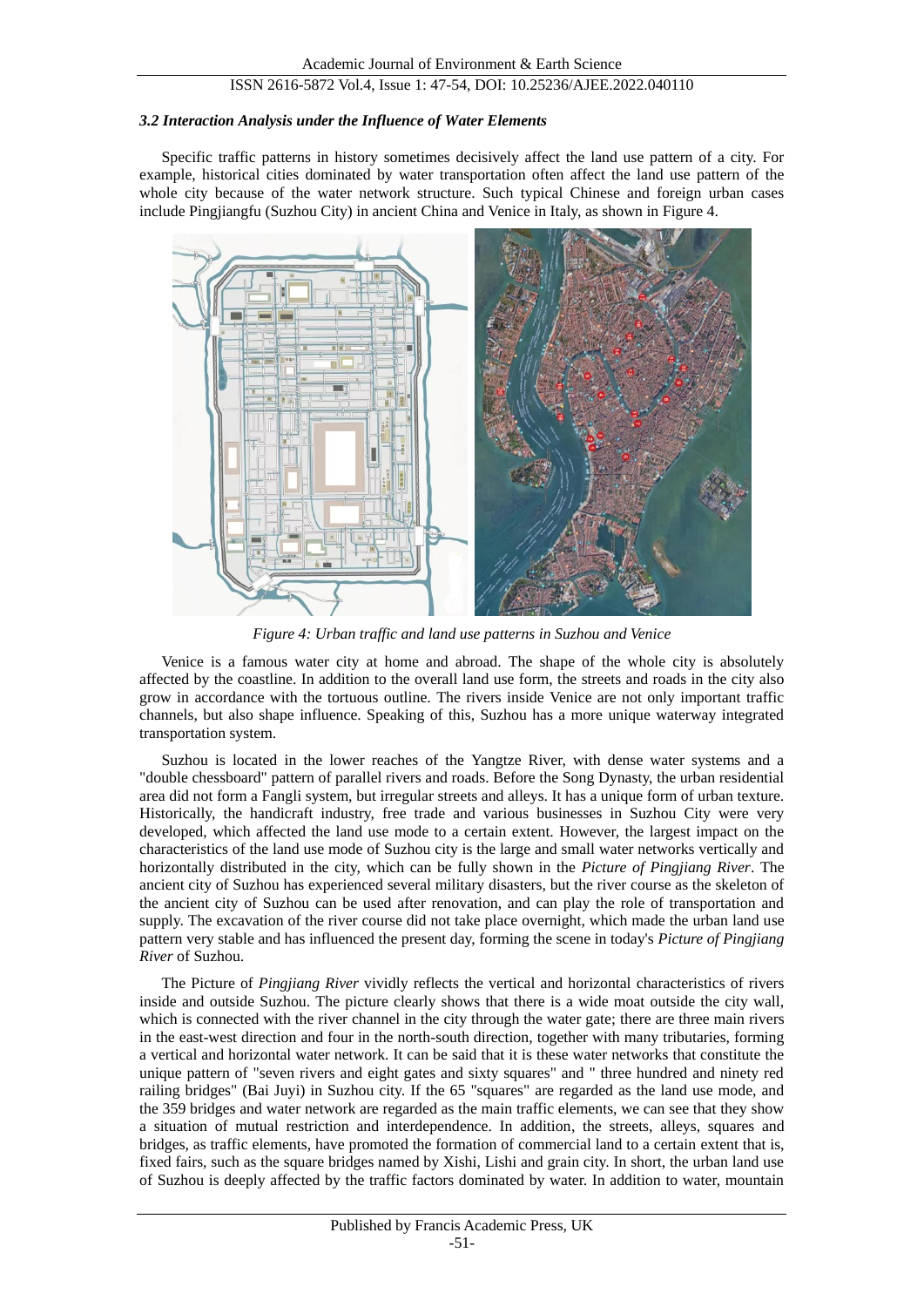and terrain elements are also one of the dominant factors affecting the interaction between urban transportation and land use.

#### **4. Interactive Analysis of Economic Population Dimension**

#### *4.1 Interactive Analysis of Economic Dimensions*

The advantages and disadvantages of urban transportation can promote economic development. Perfect urban public transport is convenient for travel and can drive the rise of housing industry and commercial office along the line. These factors will stimulate employment and consumption, which is conducive to urban economic growth. The GDP growth rate and growth volume of a city are important indicators to measure the urban economy. They are usually positively correlated with the comprehensive land prices of commercial land, residential land, and industrial land and so on. And more capital investment can ensure the development of public transport with the improvement of economy, improve public transport facilities, improve traffic service level and optimize traffic mode.

From the perspective of Urban Transportation System, Urban Transportation affects Land Use in the form of transportation supply, and the economic foundation is the cornerstone of transportation supply. Some of these economic bases come from the transfer of land price income. In turn, transportation supply affects the "value" of land use. For example, in many "Airport economic circles", the land use mode of large hub airports integrated through industrial clusters, that is, the economic zone formed around the airport, determines the "price" of the region. In addition, the land price near the subway station will also show a positive correlation with distance.

Similar practices include SOD mode (Service-Oriented Development), that is, the development mode guided by the construction of social service facilities. For example, many years ago, Harbin carried out spatial migration of administrative and other urban functions through planning, that is, the government took the lead in entering the new area, namely Songbei district. SOD mode has achieved multiple goals, such as urban function transfer, spatial relief and optimization, and the improvement of government financial situation. This transfer enabled the simultaneous formation of municipal and social facilities in Songbei, resulting in a huge "raw and cooked" land price difference, completed the functional adjustment of land use factors and obtained the required funds. In the SOD mode, land and transportation play the role of making up lessons or missing lessons.

Another typical phenomenon is the development of subway cover. The specific form is to build subway supporting facilities in the upper space of subway, and carry out multi-level development and construction of Commerce, office, residence and so on. This mode is essentially a spatial economic mode, that is, rail transit is the guide and supporting services are provided for the city around the subway. In fact, this is a three-dimensional development of land. In addition to promoting local urban development, this development model will have many economic benefits, including realizing land price and realizing land price income; Create development income; Obtain value-added income from property and land; conserve passenger flow and increase operating income. This case shows that economy, land and transportation promote each other under certain conditions, that is, the Trinity interaction. Therefore, economic factors are the "constant" of urban transportation and land use, and almost all land and transportation factors are inseparable from economic factors.

#### *4.2 Interactive Analysis of Population Dimension*

The urban population includes the total number of people engaged in various professional activities and supported in the city. There is a certain relationship between urban population and urban traffic conditions. Good traffic conditions can save manpower, time and money costs, shorten travel distance and travel time, and directly and indirectly stimulate employment. To a certain extent, they are the basic conditions for increasing the number of people. For example, some mega cities in China attract employed population through traffic conditions and produce population siphon phenomenon, which is a typical case.

The land scale and population scale of a city are the decisive factors of traffic demand and supply. Population is the direct source of urban land demand, and more population will also produce more traffic demand. And the larger the area of the city, the longer the distance of rail transit will be required, and even intercity transportation will appear between cities, which is difficult to meet the needs of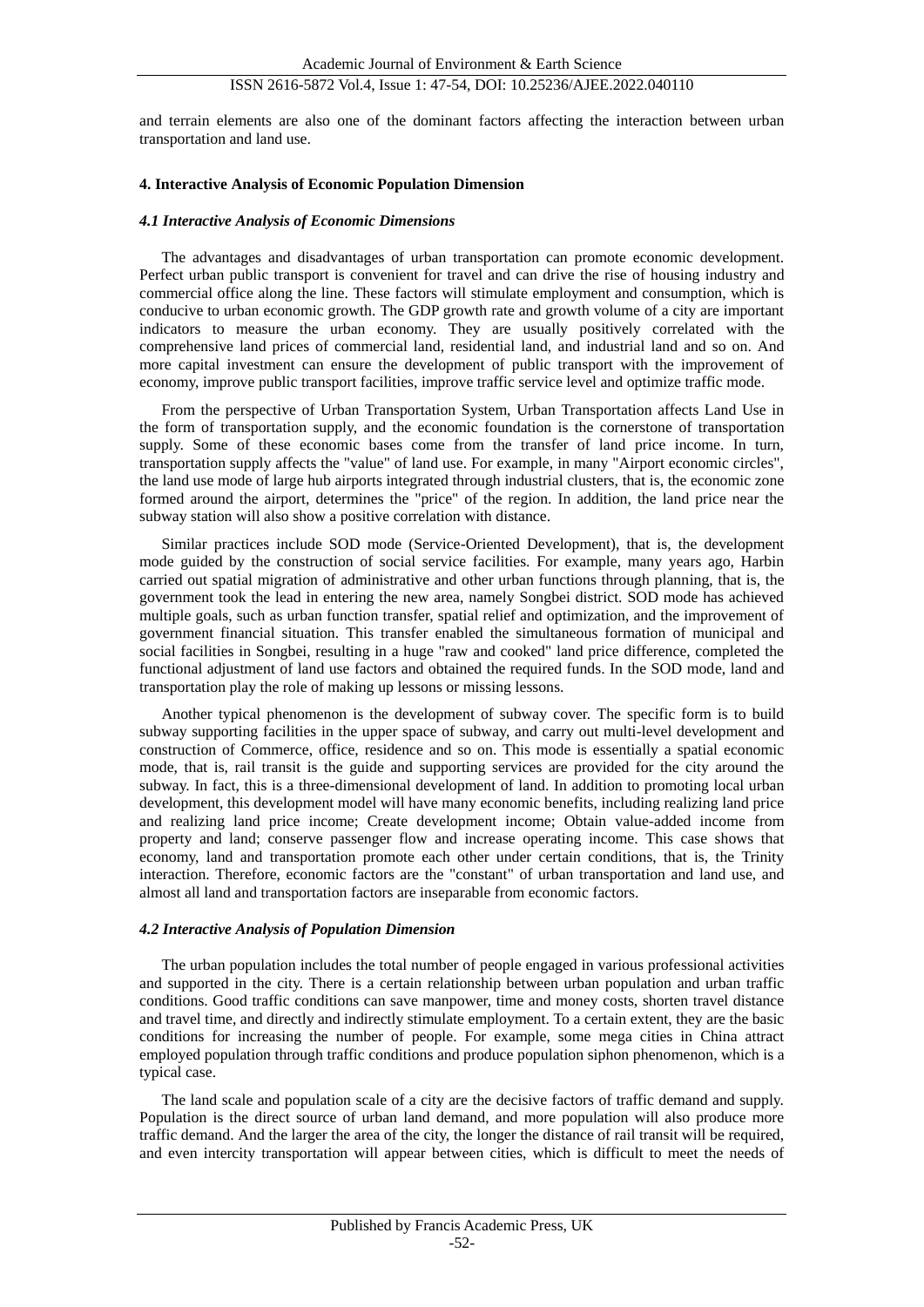general public transport. A large population will directly lead to traffic congestion, and large-capacity public transport supply will effectively alleviate this traffic pressure.

Land increment and Land utilization rate are also one of the necessary conditions to improve population carrying capacity, especially the labor demand generated by industrial centralized land is the main condition for population increase. The larger the production scale carried by industrial land, the more labor force will be gathered. The increase of population leads to the increase of demand for residential land, commercial land and public service land, which is generally positively correlated with traffic factors.

Generally speaking, urban population, urban land, urban transportation and urban economy are interactive combinations in the process of urban development. Generally, they belong to positive correlation and promote and influence each other, as shown in Figure 5.



*Figure 5: The Multi-dimensional Comprehensive Interaction Diagram*

#### **5. Conclusion**

It is found that the interaction between Urban Traffic and Land Use at all levels and dimensions is realized under the clamping of some factors. Some of these factors have a relatively direct impact on the interactive relationship between urban transportation and land use, while others are more indirect; Some factors have always existed in the interactive relationship between urban transportation and land use, such as terrain, river, etc.; In addition, some factors exist randomly, such as ancient cities with historical factors, or cities with some special cultural characteristics, and so on.

Although humanities, society, nature, art and other factors are not directly influencing factors in many cases, their potential role cannot be denied. It should be said that these factors play different roles in different cities, and in many cases they are imperceptibly influenced. In the research, we can take Urban Transportation and Land Use as a relatively independent interactive system and comprehensively consider the factors outside the system. On the one hand, the elements outside the system participate in the interactive system of Urban Transportation and Land Use in the form of participants. On the other hand, the elements outside the system participate in the interactive system of Urban Transportation and Land Use in the form of "parameters" and "constants". In a word, Urban Transportation and Land Use interact under the comprehensive action of multi-dimensional factors.

#### **Data Availability Statement**

The data used to support the findings of this study are included within the article.

#### **Conflicts of Interest**

The authors declare that there is no conflict of interest regarding the publication of this paper.